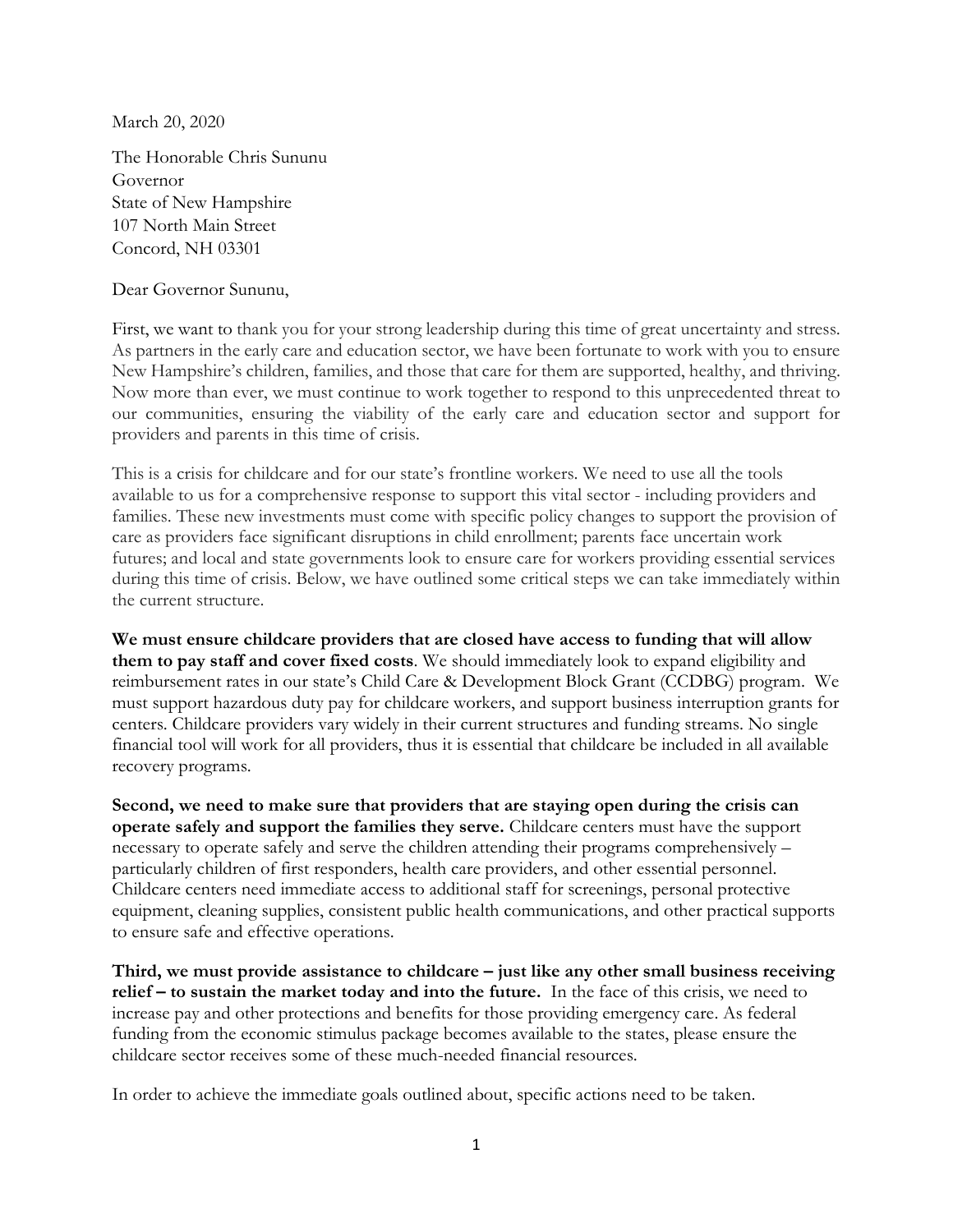- **Support for Centers that Stay Open**: Ensure that center that stay open to help support frontline workers have access to safety materials, staff, and services needed to fully support the community.
- **Childcare Subsidy:** Permanently shift to pay providers utilizing childcare scholarships based on **enrollment**, not attendance. Open the CCDBG state plan to expand eligibility and income levels to meet the needs of the current workforce.
- **Immediate Investment in Statewide Coordination of Childcare for Frontline and Essential Workers:** Fund and leverage Childcare Aware of New Hampshire to coordinate childcare services with essential frontline workers who desperately need safe care for their children. This needs to include public health guidance regarding safe practices and emergency action steps for childcare center COVID-19 outbreaks.
- **Waive Cost Share for Parents**: Federal guidance for CCDBG allows for a waiver of cost share for parents. We need to offer clear directions to centers to waive cost share for parents.
- **Support Operational Expenses**: Childcare centers rely heavily on full pay parents who may not be utilizing childcare due to COVID-19. Provide a comprehensive stimulus package to relieve the burden placed on full pay parents who are not able to continue to pay for childcare slots in closed centers and parents who are no longer using childcare because of COVID-19 based changes in circumstance.
- **Include Childcare Workers in all Employee Benefit Programs.** As we expand access to unemployment compensation for non-profits and the self-employed, childcare workers must be eligible for "hazardous duty" pay and other benefits. We need to support childcare workers with resources in order to keep environments safe and healthy, help centers adjust to new hours that might be needed for 24-hour care, and assurance paid family and sick leave for those that have to take time off to maintain their own health or care for family members and to limit the spread of the virus.
- **Engage Stakeholders in All Actions Suspending Licensing Rules or Creating Emergency Childcare Hubs:** We cannot compromise the health and safety of children, families, and the community at large based on desperation. We must leverage the expertise and experience of the early care community to find a way to serve children in safe places. Give center and home-based childcare programs that typically serve young children the ability to serve older children of the emergency responders and other essential personnel who cannot work remotely.
- **Ensure Programs have Access Public Funds for Paid Family and Sick Leave:** We need to ensure that programs have information and access to paid family and sick leave to cover staff who have to take time off to limit the spread of the virus or care for themselves or family members. Some of this will be covered in the federal aid package, but we must be sure that childcare providers are able to access any new benefits or are covered by New Hampshire's own plan.

According to preliminary survey data collected in recent days by the National Association for the Education of Young Children (NAEYC), "many child care centers and homes are not going to be able to survive a closure; up to a third in some states indicate they won't survive a closure of any period—another third won't survive a closure of more than two weeks. In other words, a temporary closure is, for many, a permanent one."